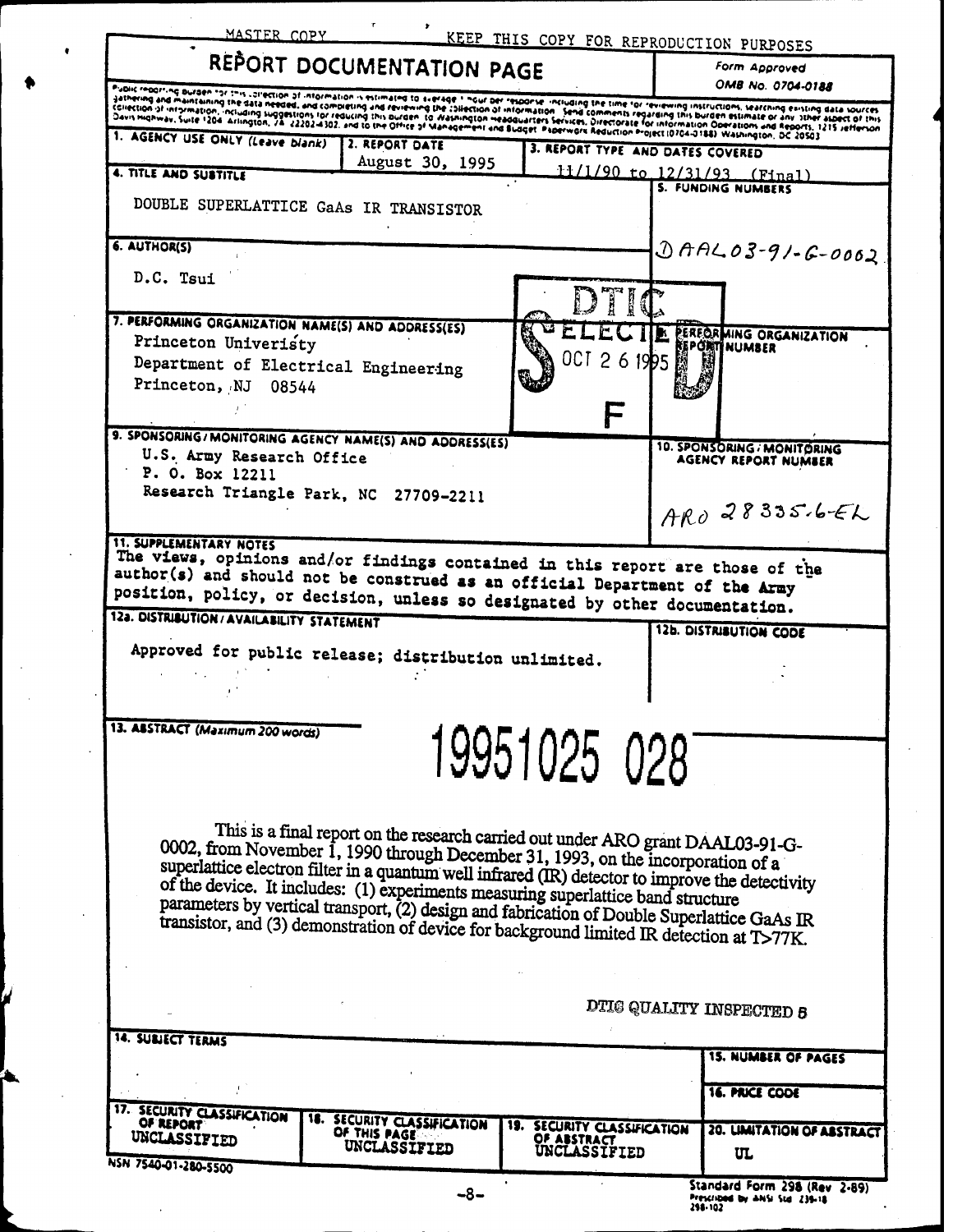## DOUBLE SUPERLATTICE GaAs IR TRANSISTORS

FINAL REPORT

D.C. Tsui

August 30, 1995

### U.S. ARMY RESEARCH OFFICE

Grant DAAL03-91-G-0002

Princeton University

Department of Electrical Engineering

Princeton, NJ 08544

## APPROVED FOR PUBLIC RELEASE; DISTRIBUTION UNLIMITED

| Accesion For              |                           |  |  |  |
|---------------------------|---------------------------|--|--|--|
| DTIC TAB<br>Justification | NTIS CRA&I<br>Unannounced |  |  |  |
| By<br>Distribution /      |                           |  |  |  |
| Availability Codes        |                           |  |  |  |
| Dist                      | Avail and or<br>Special   |  |  |  |
|                           |                           |  |  |  |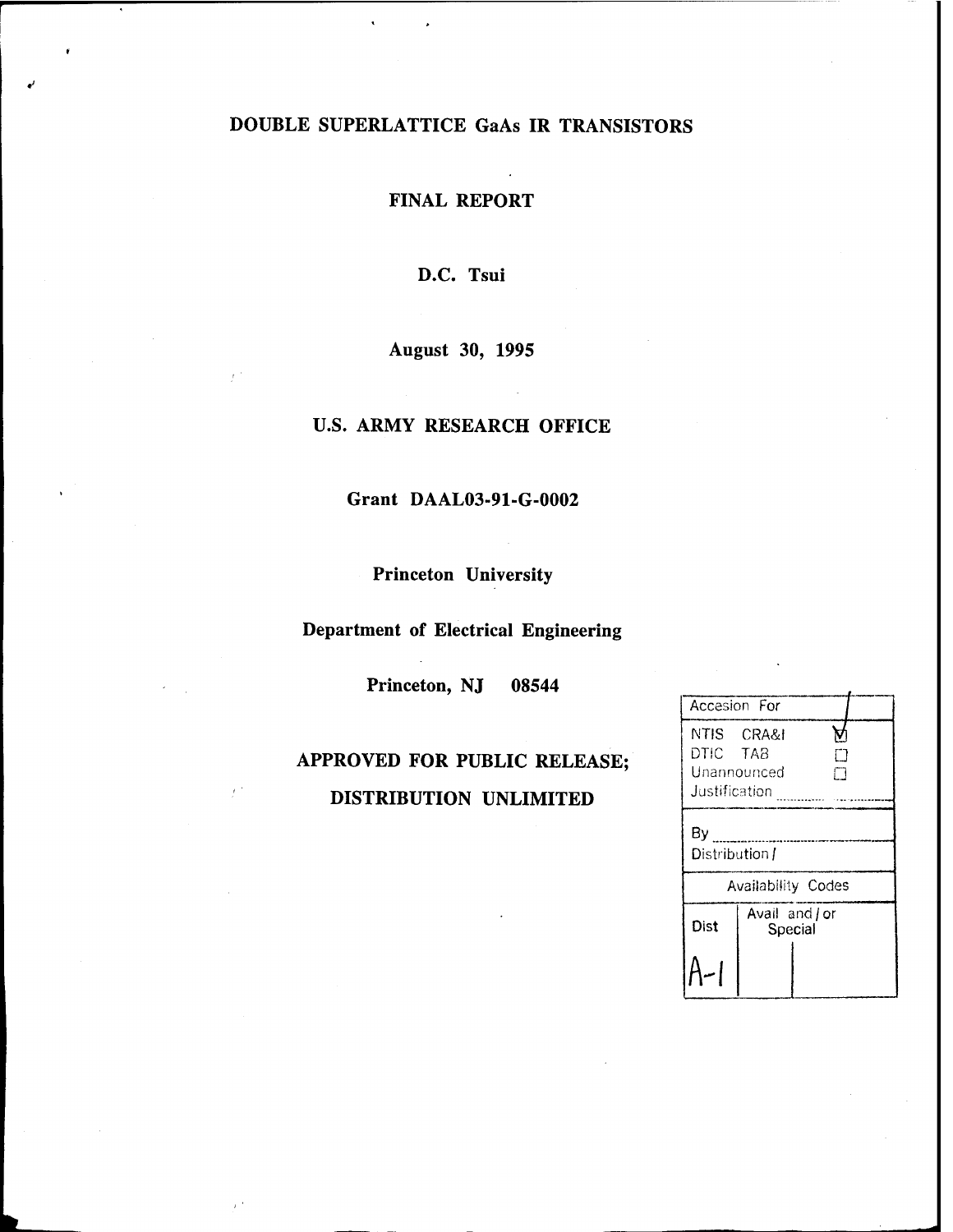### **Double superlattice GaAs IR transistors**

A superlattice structure can be incorporated into a quantum-well infrared detector as an electron bandpass filter to block electrons with energies higher or lower than the miniband energy. Electrons with energies inside the miniband can relax their energies to the lower edge of the miniband as they pass through the superlattice. Therefore, the superlattice not only filter the electron energy but also keeps the filtered electrons to a minimum energy. We have realized these expected advantages, greatly improved the detectivity of the device, and demonstrated the operation of a background limited ER transistor for T up to 90K. The research was carried out in these stages as described below.

### **I. Superlattice band structure by vertical transport**

Hot-electron injection using a single-barrier injector and multiple quantum-well injector is studied and utilized to probe the superlattice miniband structure. The superlattice is placed in front of the collector of the device and the filter characteristics are determined by measuring the collector efficiency  $\alpha$  as a function of the emitter bias  $V_E$ . Two results are obtained:

1. We find that the transmission in the minigap between two minibands is around 15% (not vanishingly small, around 1%, as expected). This is due to momentum randomizing scattering by impurities, reducible by improving the superlattice material.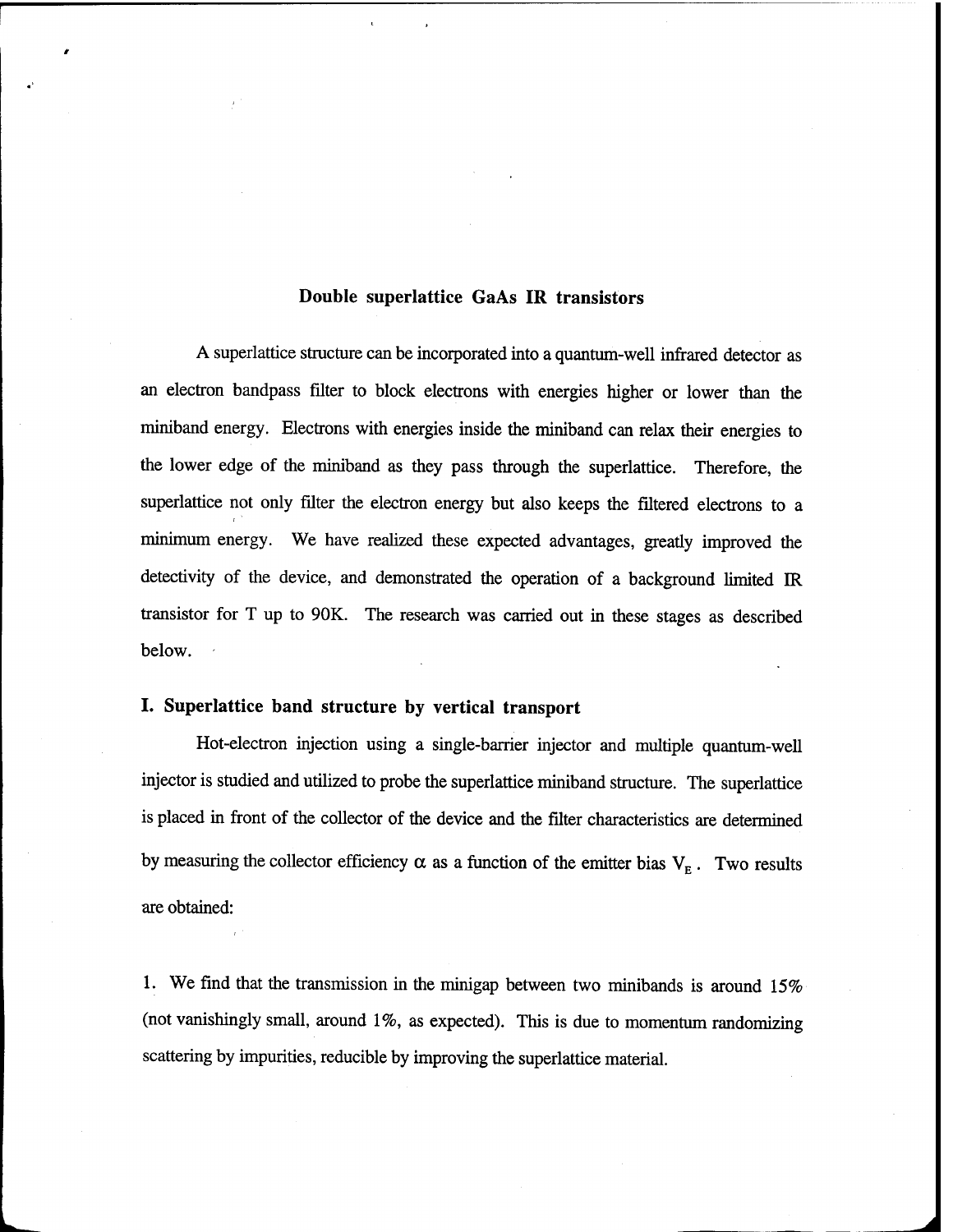2. The hot-electron distribution width in the  $GaAs/Al<sub>x</sub>Ga<sub>1-x</sub>As$  multiple quantum well structure is found to depend strongly on T in the  $T \approx 40$  to 90K range. It increases with T, reaches a maximum at around 70K, and then decreases at higher T's. The experiment makes it possible to unambiguously identify thermally assisted tunneling as the dominant source of the dark current at 77K. This result indicated to us that further suppression of the dark current in the device at 77K can indeed be realized by designing the barriers between the quantum wells to more effectively suppress thermally assisted tunneling.

# II. Design and fabrication of double superlattice GaAs/Al<sub>x</sub>Ga<sub>1,x</sub>As

**IR transistor.**

In order to effectively reduce the thermally assisted tunneling component of the dark current for operation at 77K, we have designed a new GaAs/ $AI_xGa_{1-x}As$  quantum well IR detector structure, in which the aluminum molar ratio of the quantum barriers increases in three steps and a narrow band-pass filter is placed in front of the collector. This barrier structure is able to more effectively suppress the dark current due to thermally assisted tunneling by providing a thicker effective barrier when the structure is under bias. In addition, the component of the dark current is largely eliminated by the bandpass filter.

### **III. Demonstration of background limited IR detection for** T > **77K.**

We have tested the IR hot electron transistor and measured its dark current, background photocurrent, its detectivity operating as a diode and as a transistor as a function of T. The %BLIP data are obtained from the measured photocurrent and dark current. At 60K, the collector shows 100% BLIP up to 3.8V while the emitter up to 2.3V. The range and %BLIP decreases with increasing temperature. At  $T = 77K$ , the conventional, QWIP does not show any BLIP. The %BLIP of our new QWIP is 70%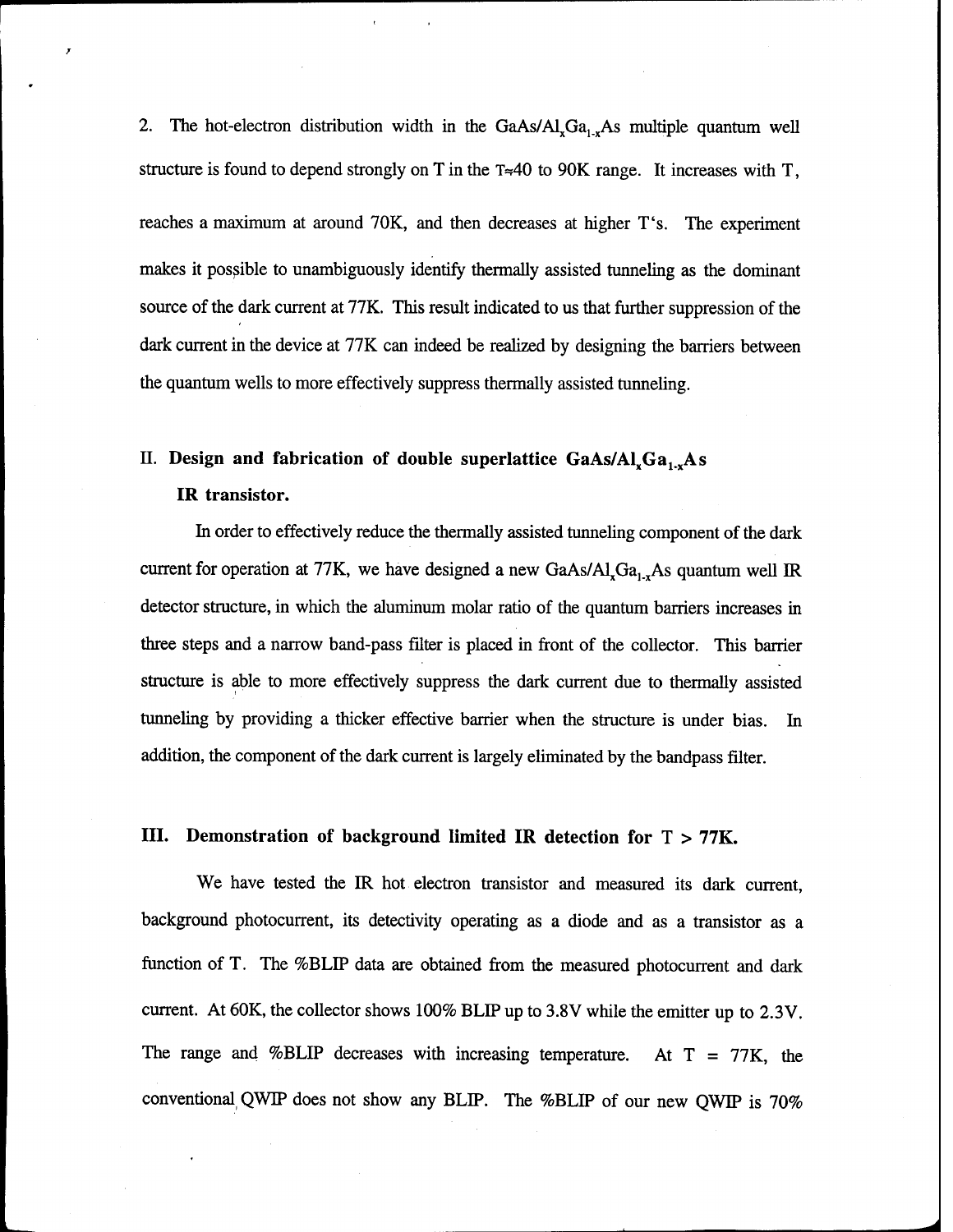BLIP at  $V_{BE} = 1V$ , and increases at lower bias. The bandpass filter in the collector increases the bias range of larger than 70% BLIP up to 2V. At  $T = 90K$ , the collector shows more than 70% BLIP for  $V_{BE} \le 0.8V$ , while the emitter almost does not show any BLIP. The %BLIP in the useful operating range of the collector is larger than 90%, 70%, and 50% for  $T = 60K$ , 77K, and 90K respectively.

### **Publications**

- 1. C.H. Kuan, D.C. Tsui, and K. K. Choi "Superlattice band structure probed by tunneling hot-electron injection," Appl. Phys. Lett. 61,456-458 (1992).
- 2. K.K. Choi, M.Z. Tidrow, M. Taysing-Lara, W.H. Chang, C.H. Kuan, C.W. Farley, and F. Chang, "Low dark current infrared hot-electron transistor for 77K operation," Appl. Phys. Lett. 63, 908-910 (1993).
- 3. C.H. Kuan, D.C. Tsui, K.K. Choi, P.G. Newman, and W.H. Chang, "Hotelectron distribution in multiple quantum well infrared photodetectors," Appl. Phys. Lett. 73, 2091-2093 (1993).
- 4. C.H. Kuan, K.K. Choi, W.H. Chang, C.W. Farley, and F. Chang, "Suppression of partition noise in infrared hot-electron transistors," Appl. Phys. Lett. 64, 238- 240 (1994).

#### **Ph.D. Thesis**

"Dark current and low-frequency noise in infrared hot electron transistors" by Chieh-hsiang Kuan, 1994.